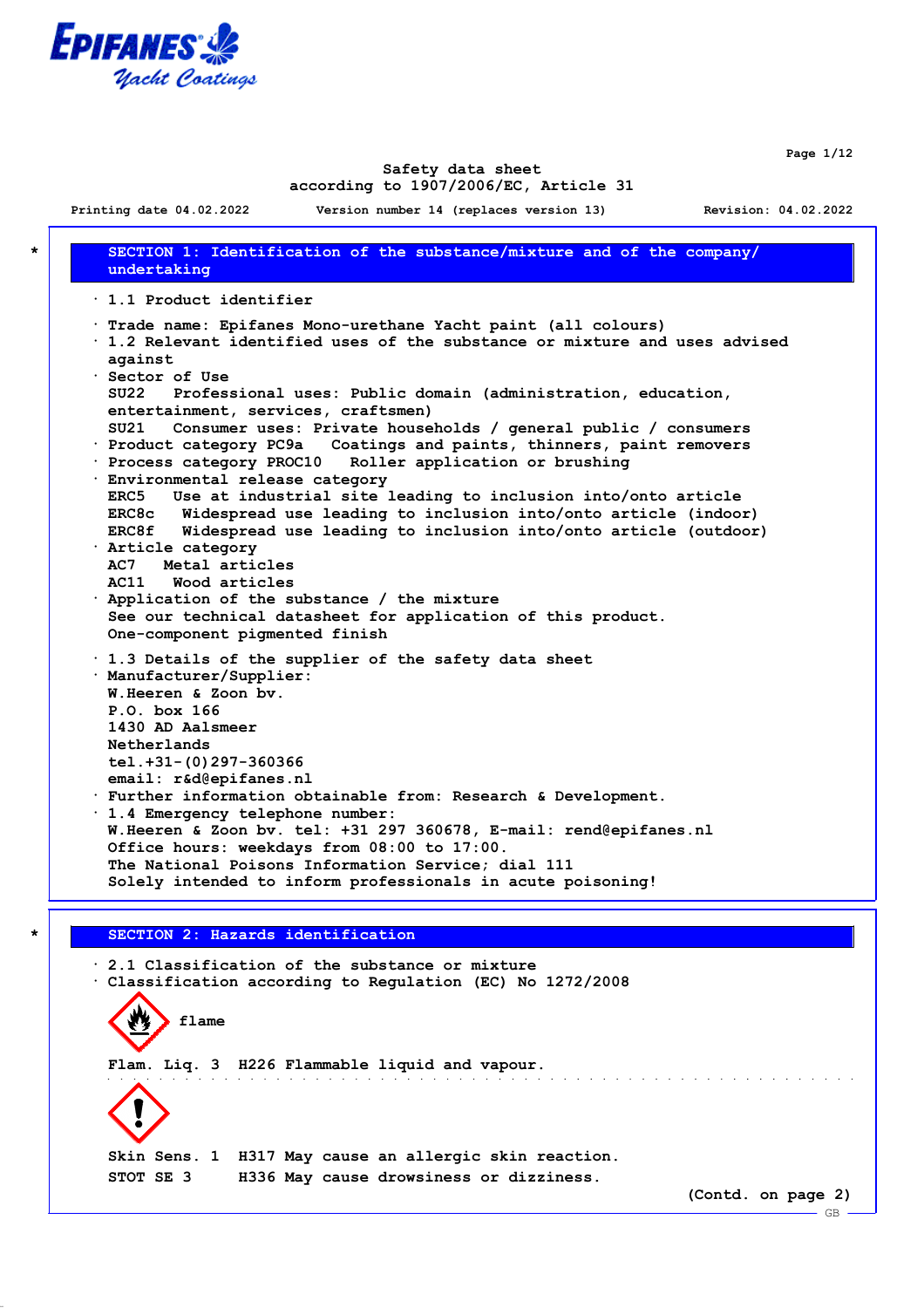

**Page 2/12**

#### **Safety data sheet according to 1907/2006/EC, Article 31**

**Printing date 04.02.2022 Version number 14 (replaces version 13) Revision: 04.02.2022**

**Trade name: Epifanes Mono-urethane Yacht paint (all colours)**

**(Contd. of page 1) · 2.2 Label elements · Labelling according to Regulation (EC) No 1272/2008 The product is classified and labelled according to the CLP regulation. · Hazard pictograms GHS02 GHS07 · Signal word Warning · Hazard-determining components of labelling: Hydrocarbons, C9-C11, n-alkanes, iso-alkanes, cyclic, < 2% aromatics. (Note-P) Cobalt bis(2-ethylhexanoate) · Hazard statements H226 Flammable liquid and vapour. H317 May cause an allergic skin reaction. H336 May cause drowsiness or dizziness. · Precautionary statements P102 Keep out of reach of children. P210 Keep away from heat, hot surfaces, sparks, open flames and other ignition sources. No smoking. P260 Do not breathe dust/fume/gas/mist/vapours/spray. P271 Use only outdoors or in a well-ventilated area. P280 Wear protective gloves/protective clothing/eye protection/face protection/hearing protection. P301+P310 IF SWALLOWED: Immediately call a POISON CENTER/ doctor. P303+P361+P353 IF ON SKIN (or hair): Take off immediately all contaminated clothing. Rinse skin with water [or shower]. P501 Dispose of contents/container in accordance with local/regional/ national/international regulations. · Additional information: EUH066 Repeated exposure may cause skin dryness or cracking. Warning! Hazardous respirable droplets may be formed when sprayed. Do not breathe spray or mist. Contains cobalt carboxylate, can cause an allergic reaction. · 2.3 Other hazards · Results of PBT and vPvB assessment · PBT: Not applicable. · vPvB: Not applicable.**

**\* SECTION 3: Composition/information on ingredients**

**· 3.2 Mixtures · Description: Resin mixture Solvent mixture with pigment additives**

**(Contd. on page 3)**

GB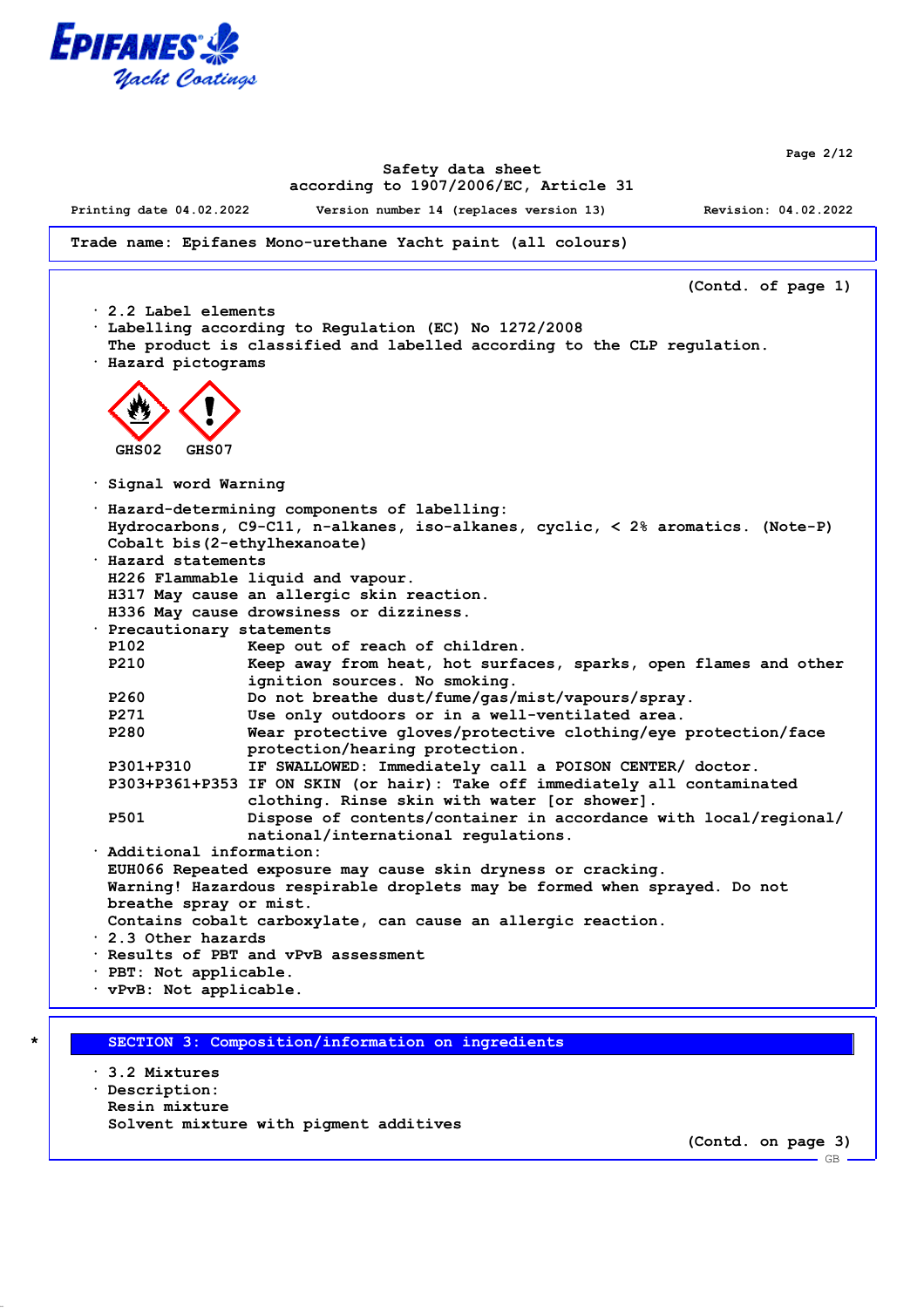

**Page 3/12**

## **Safety data sheet according to 1907/2006/EC, Article 31**

**Printing date 04.02.2022 Version number 14 (replaces version 13) Revision: 04.02.2022**

#### **Trade name: Epifanes Mono-urethane Yacht paint (all colours)**

**(Contd. of page 2) · Dangerous components: CAS: 64742-48-9 EC number: 919-857-5 Index number: 649-327-00- 6 Reg.nr.: 01-2119463258-33 Hydrocarbons, C9-C11, n-alkanes, isoalkanes, cyclic, < 2% aromatics. (Note-P) Flam. Liq. 3, H226 Asp. Tox. 1, H304 STOT SE 3, H336 10-25% CAS: 22464-99-9 EINECS: 245-018-1 Reg.nr.: 01-2119979088-21 Zirconium 2-ethylhexanoate Repr. 2, H361d ≤0.5% CAS: 77-99-6 EINECS: 201-074-9 Reg.nr.: 01-2119486799-10 propylidynetrimethanol Repr. 2, H361fd <0.3% CAS: 136-52-7 EINECS: 205-250-6 Reg.nr.: 01-2119524678-29 Cobalt bis(2-ethylhexanoate) Repr. 1B, H360F Aquatic Acute 1, H400; Aquatic Chronic 1, H410 Eye Irrit. 2, H319; Skin Sens. 1A, H317 ≥0.1-<0.25%**

**· Additional information:**

**Note P: The substance does not have to be classified as a carcinogen or mutagen as can be shown that the substance contains less than 0.1% (w / w) benzene (EINECS No 200-753-7.). This note applies only to certain complex oil-derived substances in Part 3.**

**For the wording of the listed hazard phrases refer to section 16.**

#### **\* SECTION 4: First aid measures**

| $\cdot$ 4.1 Description of first aid measures                                          |
|----------------------------------------------------------------------------------------|
| · General information: Immediately remove any clothing soiled by the product.          |
| $\cdot$ After inhalation:                                                              |
| Supply fresh air and to be sure call for a doctor.                                     |
| In case of unconsciousness place patient stably in side position for                   |
| transportation.                                                                        |
| . After skin contact:                                                                  |
| Immediately wash with water and soap and rinse thoroughly.                             |
| Immediately rinse with water.                                                          |
| . After eye contact: Rinse opened eye for several minutes under running water.         |
| . After swallowing: If symptoms persist consult doctor.                                |
| 4.2 Most important symptoms and effects, both acute and delayed                        |
| No further relevant information available.                                             |
| $\cdot$ 4.3 Indication of any immediate medical attention and special treatment needed |
| If swallowed, gastric irrigation with added, activated carbon.                         |

**(Contd. on page 4)**

GB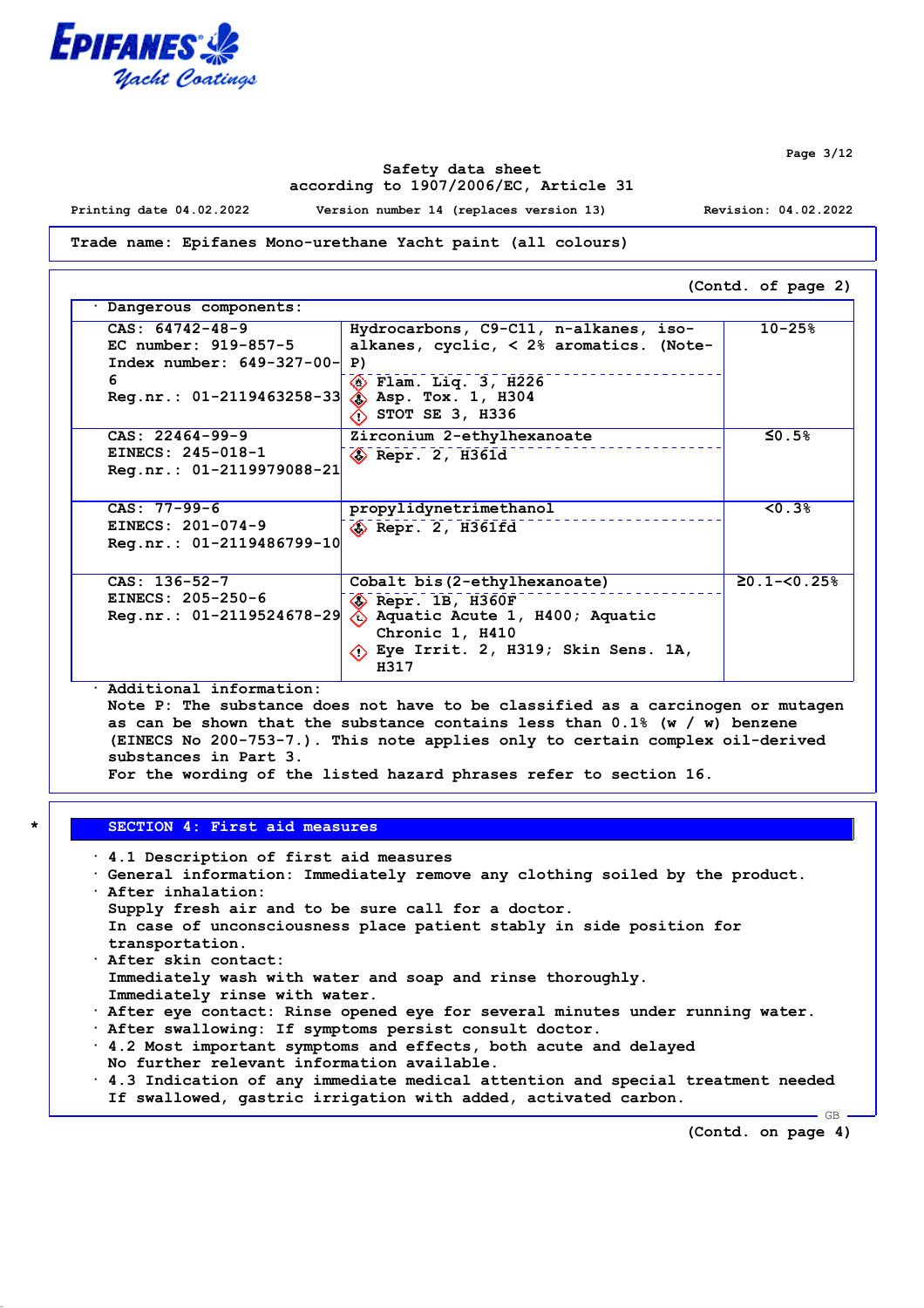

**Page 4/12**

## **Safety data sheet according to 1907/2006/EC, Article 31**

**Printing date 04.02.2022 Version number 14 (replaces version 13) Revision: 04.02.2022**

**Trade name: Epifanes Mono-urethane Yacht paint (all colours)**

**(Contd. of page 3)**

## **\* SECTION 5: Firefighting measures**

- **· 5.1 Extinguishing media**
- **· Suitable extinguishing agents:**
- **CO2, powder or water spray. Fight larger fires with water spray.**
- **· 5.2 Special hazards arising from the substance or mixture Formation of toxic gases is possible during heating or in case of fire. During heating or in case of fire poisonous gases are produced.**
- **No further relevant information available.**
- **· 5.3 Advice for firefighters**
- **· Protective equipment: Mouth respiratory protective device.**

#### **\* SECTION 6: Accidental release measures**

**· 6.1 Personal precautions, protective equipment and emergency procedures Ensure adequate ventilation Keep away from ignition sources. Mount respiratory protective device. Wear protective equipment. Keep unprotected persons away. · 6.2 Environmental precautions: Prevent seepage into sewage system, workpits and cellars. Dilute with plenty of water. Do not allow to enter sewers/ surface or ground water. · 6.3 Methods and material for containment and cleaning up: Absorb with liquid-binding material (sand, diatomite, acid binders, universal binders, sawdust). Dispose contaminated material as waste according to item 13. Ensure adequate ventilation. · 6.4 Reference to other sections See Section 7 for information on safe handling. See Section 8 for information on personal protection equipment.**

**See Section 13 for disposal information.**

## **\* SECTION 7: Handling and storage**

**· 7.1 Precautions for safe handling Ensure good ventilation/exhaustion at the workplace. Prevent formation of aerosols. · Information about fire - and explosion protection: Keep ignition sources away - Do not smoke. Protect against electrostatic charges. Keep respiratory protective device available. · 7.2 Conditions for safe storage, including any incompatibilities · Storage: · Requirements to be met by storerooms and receptacles: Store only in the original receptacle. · Information about storage in one common storage facility: Not required. · Further information about storage conditions: Store in dry conditions. Keep container tightly sealed.**

**(Contd. on page 5)**

GB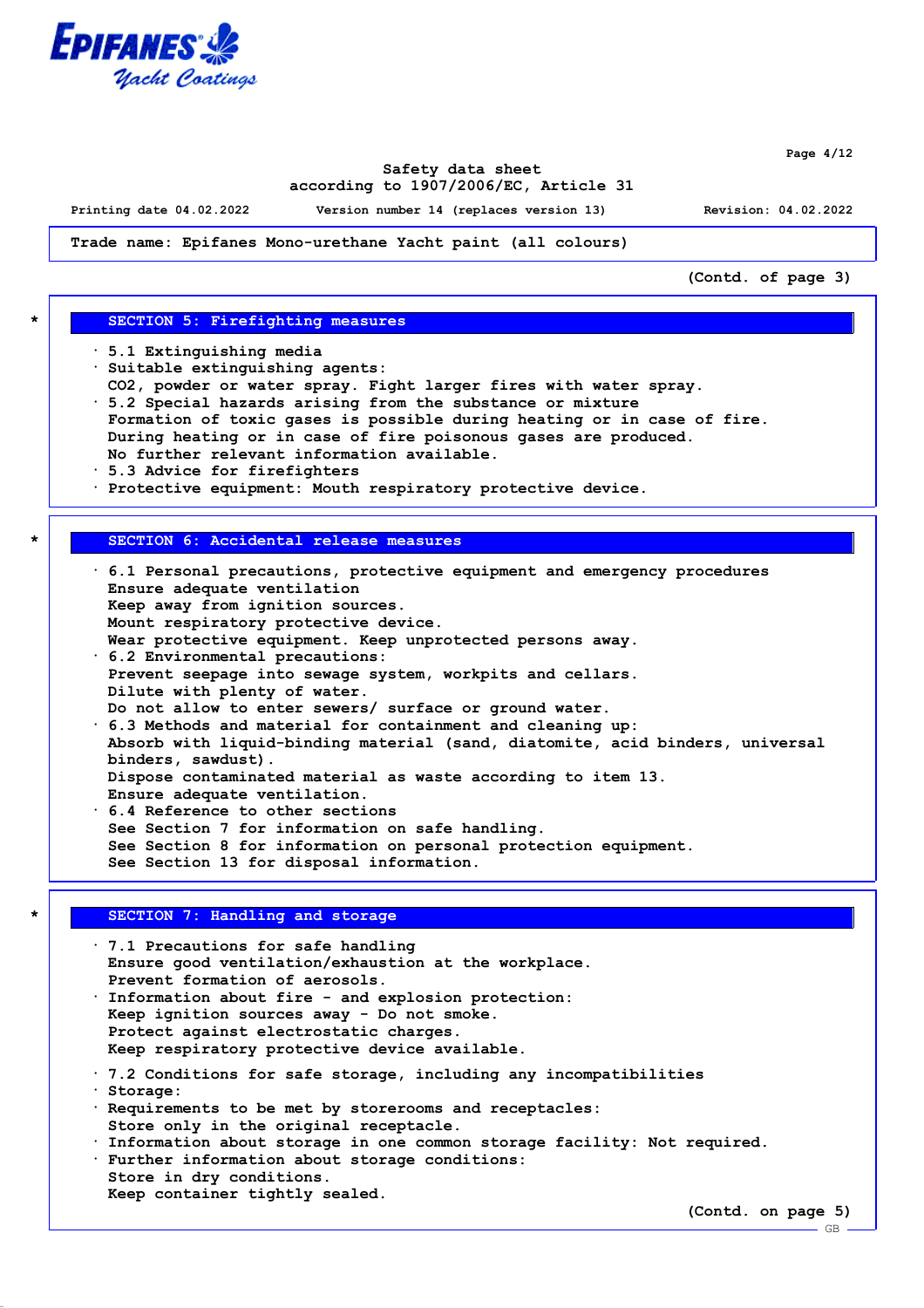

**Page 5/12**

## **Safety data sheet according to 1907/2006/EC, Article 31**

**Printing date 04.02.2022 Version number 14 (replaces version 13) Revision: 04.02.2022**

**Trade name: Epifanes Mono-urethane Yacht paint (all colours)**

**(Contd. of page 4)**

**· 7.3 Specific end use(s) No further relevant information available.**

**\* SECTION 8: Exposure controls/personal protection**

| 8.1 Control parameters                 |                                                                                                             |                                              |  |  |
|----------------------------------------|-------------------------------------------------------------------------------------------------------------|----------------------------------------------|--|--|
|                                        | Ingredients with limit values that require monitoring at the workplace:                                     |                                              |  |  |
| 136-52-7 Cobalt bis (2-ethylhexanoate) |                                                                                                             |                                              |  |  |
| WEL                                    | Long-term value: 0.1 mg/m <sup>3</sup><br>as Co; Carc, Sen                                                  |                                              |  |  |
| 136-52-7 Cobalt bis (2-ethylhexanoate) |                                                                                                             |                                              |  |  |
| WEL                                    | Long-term value: 0.1 mg/m <sup>3</sup>                                                                      |                                              |  |  |
|                                        | as Co; Carc, Sen<br>Regulatory information WEL: EH40/2020                                                   |                                              |  |  |
|                                        | DNEL (Derived No Effect Level) voor professionals                                                           |                                              |  |  |
|                                        | 64742-48-9 Hydrocarbons, C9-C11, n-alkanes, iso-alkanes, cyclic, < 2%                                       |                                              |  |  |
|                                        | aromatics. (Note-P)                                                                                         |                                              |  |  |
| Oral                                   | Long-term - systemic effects.                                                                               | 125 mg/kg bw/day (General                    |  |  |
|                                        |                                                                                                             | population)                                  |  |  |
|                                        | Inhalative   Long-term - systemic effects.                                                                  | 185 mg/m <sup>3</sup> (General population)   |  |  |
|                                        | 22464-99-9 Zirconium 2-ethylhexanoate                                                                       |                                              |  |  |
| Dermal                                 | Long-term - systemic effects.                                                                               | 6.49 mg/kg/day (Employees)                   |  |  |
|                                        | Inhalative   Long-term - systemic effects.                                                                  | $32.97 \text{ mg/m}^3$ (Employees)           |  |  |
|                                        | 77-99-6 propylidynetrimethanol                                                                              |                                              |  |  |
| Oral                                   | Long-term - systemic effects.                                                                               | 0.34 mg/kg bw/day (General<br>population)    |  |  |
|                                        | Inhalative   Long-term - systemic effects.                                                                  | 0.58 mg/m <sup>3</sup> (General population)  |  |  |
|                                        | 136-52-7 Cobalt bis (2-ethylhexanoate)                                                                      |                                              |  |  |
|                                        | Inhalative   Long-term - local effects.                                                                     | 0.037 mg/m <sup>3</sup> (General population) |  |  |
|                                        | Long-term - systemic effects.                                                                               | $0.2351$ mg/m <sup>3</sup> (Employees)       |  |  |
|                                        | DNEL (Derived No Effect Level) for general audience                                                         |                                              |  |  |
|                                        | 64742-48-9 Hydrocarbons, C9-C11, n-alkanes, iso-alkanes, cyclic, $\langle 2 \rangle$<br>aromatics. (Note-P) |                                              |  |  |
| Dermal                                 | Long-term - systemic effects.                                                                               | 208 mg/kg bw/day (Employees)                 |  |  |
|                                        | Inhalative   Long-term - systemic effects.                                                                  | 871 $mg/m^3$ (Employees)                     |  |  |
|                                        | Long term - systemic effects.                                                                               | 125 mg/kg bw/day (General<br>population)     |  |  |
|                                        | 22464-99-9 Zirconium 2-ethylhexanoate                                                                       |                                              |  |  |
| Oral                                   | Long-term systemic effects.                                                                                 | 4.51 mg/kg bw/day (General<br>population)    |  |  |
| Dermal                                 | Long-term - systemic effects.                                                                               | 3.25 mg/kg bw/day (General<br>population)    |  |  |
| Inhalative                             | Long-term - systemic effects.                                                                               | 8.13 mg/m <sup>3</sup> (General population)  |  |  |
|                                        |                                                                                                             | (Contd. on page 6)                           |  |  |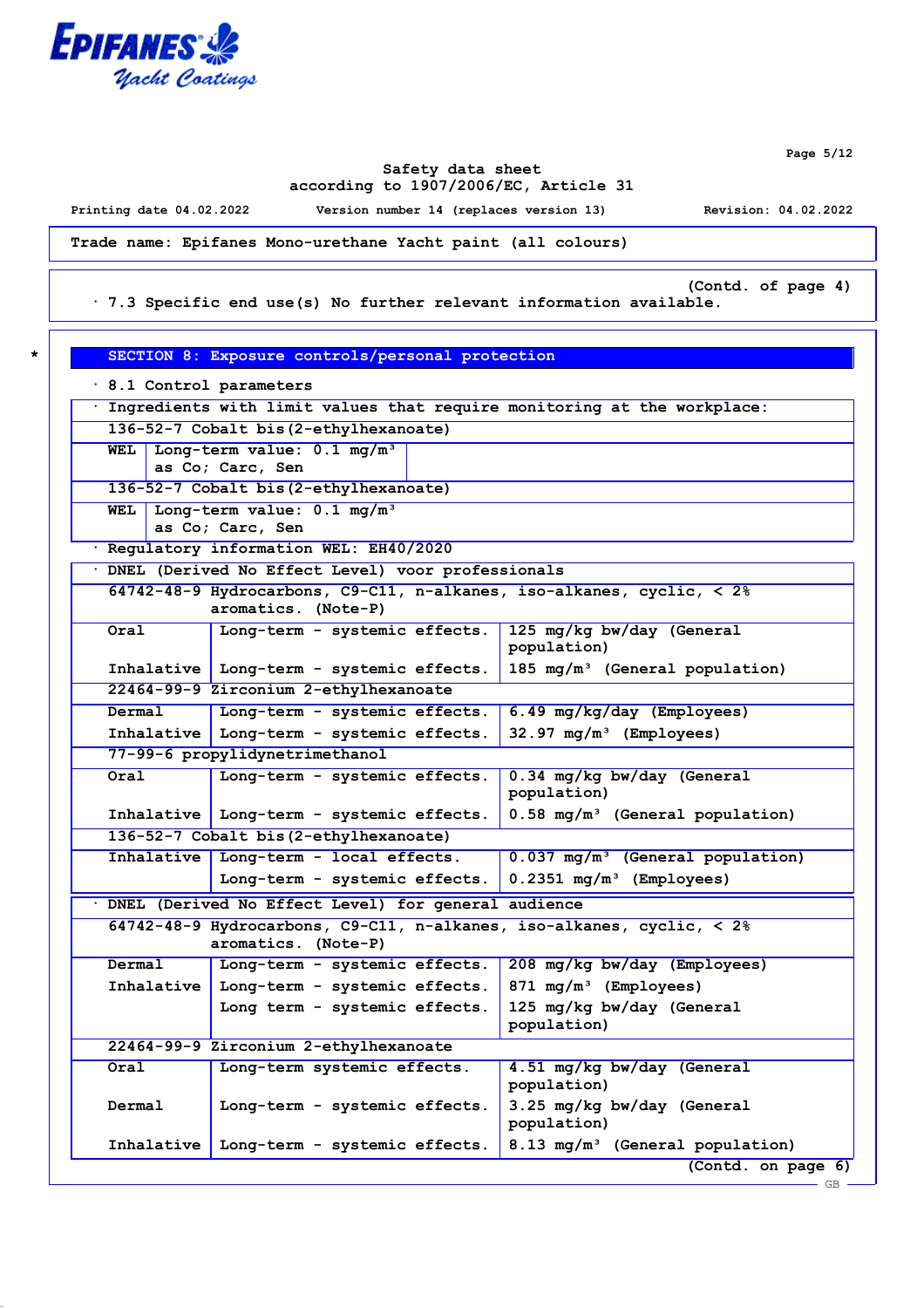

**Page 6/12**

GB

## **Safety data sheet according to 1907/2006/EC, Article 31**

**Printing date 04.02.2022 Version number 14 (replaces version 13) Revision: 04.02.2022**

**Trade name: Epifanes Mono-urethane Yacht paint (all colours)**

**(Contd. of page 5) 77-99-6 propylidynetrimethanol Dermal Long-term - systemic effects. 0.94 mg/kg bw/day (Employees) Inhalative Long-term - systemic effects. 3.3 mg/m³ (Employees) Long term - systemic effects. 0.34 mg/kg bw/day (General population) 136-52-7 Cobalt bis(2-ethylhexanoate) Oral Long-term systemic effects. 0.0558 mg/kg bw/day (General population) · PNECs 136-52-7 Cobalt bis(2-ethylhexanoate) Aquatic compartment. 0.00051 mg/l (Freshwater) Aquatic compartment. 0.00236 mg/l (Seawater) STP 0.37 mg/l (Segmentation, Targeting and Positioning) Soil 9.5 mg/kg (Freshwater) Soil 7.9 mg/kg (soil)** Sediment 9.5 mg/kg (Seawater) **· Additional information: The lists valid during the making were used as basis. · 8.2 Exposure controls · Appropriate engineering controls No further data; see item 7. · Individual protection measures, such as personal protective equipment · General protective and hygienic measures: Immediately remove all soiled and contaminated clothing Wash hands before breaks and at the end of work. · Respiratory protection: In case of short or low load, breathing filter device; in the case of intensive or prolonged exposure, use a breathing apparatus independent of the surrounding air. A half-face mask for organic vapours and solvents according to EN140 type A1 or A2 is recommended. · Hand protection Protective gloves The glove material has to be impermeable and resistant to the product/ the substance/ the preparation. Due to missing tests no recommendation to the glove material can be given for the product/ the preparation/ the chemical mixture. Selection of the glove material on consideration of the penetration times, rates of diffusion and the degradation · Material of gloves The selection of the suitable gloves does not only depend on the material, but also on further marks of quality and varies from manufacturer to manufacturer. As the product is a preparation of several substances, the resistance of the glove material can not be calculated in advance and has therefore to be checked prior to the application. (Contd. on page 7)**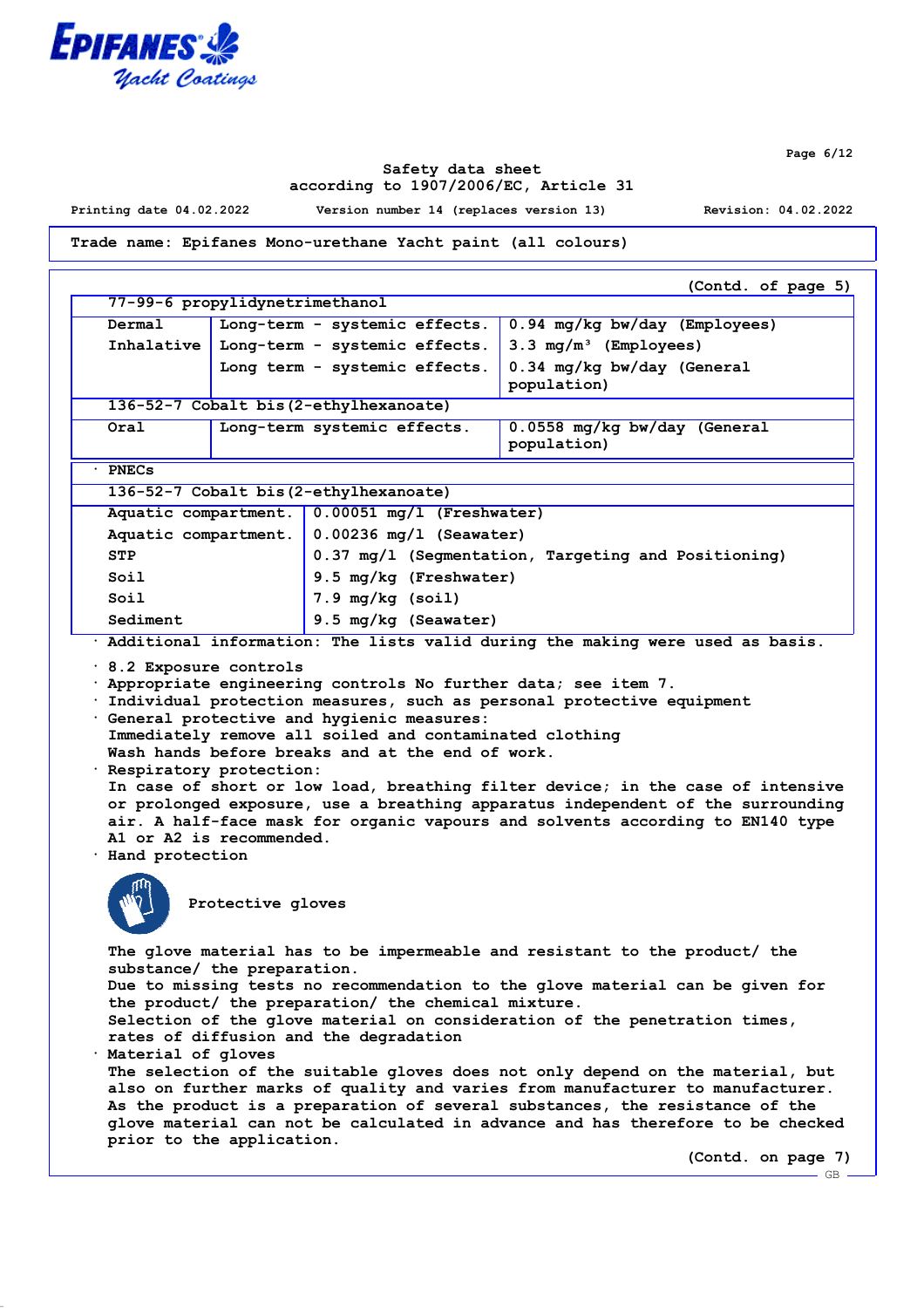

**Page 7/12**

## **Safety data sheet according to 1907/2006/EC, Article 31**

**Printing date 04.02.2022 Version number 14 (replaces version 13) Revision: 04.02.2022**

**Trade name: Epifanes Mono-urethane Yacht paint (all colours)**

**(Contd. of page 6)**

- **· Penetration time of glove material The exact break trough time has to be found out by the manufacturer of the protective gloves and has to be observed. · For the permanent contact of a maximum of 15 minutes gloves made of the following materials are suitable:**
- **Butyl rubber, BR · As protection from splashes gloves made of the following materials are suitable: Cloropene; handglove thickness >0.7mm, penetration time >60min. according EN374. Nitrilrubber; handglove thickness >0.3mm, penetration time >60min. according EN374.**
- **· Not suitable are gloves made of the following materials: Strong material gloves Leather gloves**
- **· Eye/face protection**

**Tightly sealed goggles**

**· Body protection: Use protective suit.**

## **\* SECTION 9: Physical and chemical properties**

| $\cdot$ 9.1 Information on basic physical and chemical properties |                                               |
|-------------------------------------------------------------------|-----------------------------------------------|
| Ceneral Information                                               |                                               |
| · Physical state                                                  | Fluid                                         |
| $\cdot$ Colour:                                                   | According to product specification            |
| $\cdot$ Odour:                                                    | Characteristic                                |
| Odour threshold:                                                  | Not determined.                               |
| · Melting point/freezing point:                                   | Undetermined.                                 |
| · Boiling point or initial boiling point                          |                                               |
| and boiling range                                                 | 154 °C (64742-48-9 Hydrocarbons, C9-          |
|                                                                   | $C11$ , n-alkanes, iso-alkanes, cyclic, $\lt$ |
|                                                                   | 2% aromatics. (Note-P))                       |
| · Flammability                                                    | Not applicable.                               |
| . Lower and upper explosion limit                                 |                                               |
| $\cdot$ Lower:                                                    | $0.6 \text{ Vol }$ %                          |
| $\cdot$ Upper:                                                    | 7 Vol %                                       |
| · Flash point:                                                    | 40 $^{\circ}$ C                               |
| · Auto-ignition temperature:                                      | Product is not selfigniting.                  |
| · Decomposition temperature:                                      | Not determined.                               |
| $\cdot$ pH                                                        | Not determined.                               |
| · Viscosity:                                                      |                                               |
| · Kinematic viscosity at 20 °C                                    | $40 \text{ s}$ (ISO 6 mm)                     |
| Dynamic:                                                          | Not determined.                               |
| $\cdot$ Solubility                                                |                                               |
| $·$ water:                                                        | Fully miscible.                               |
| Partition coefficient n-octanol/water                             |                                               |
| (log value)                                                       | Not determined.                               |
|                                                                   | (Contd. on page 8)                            |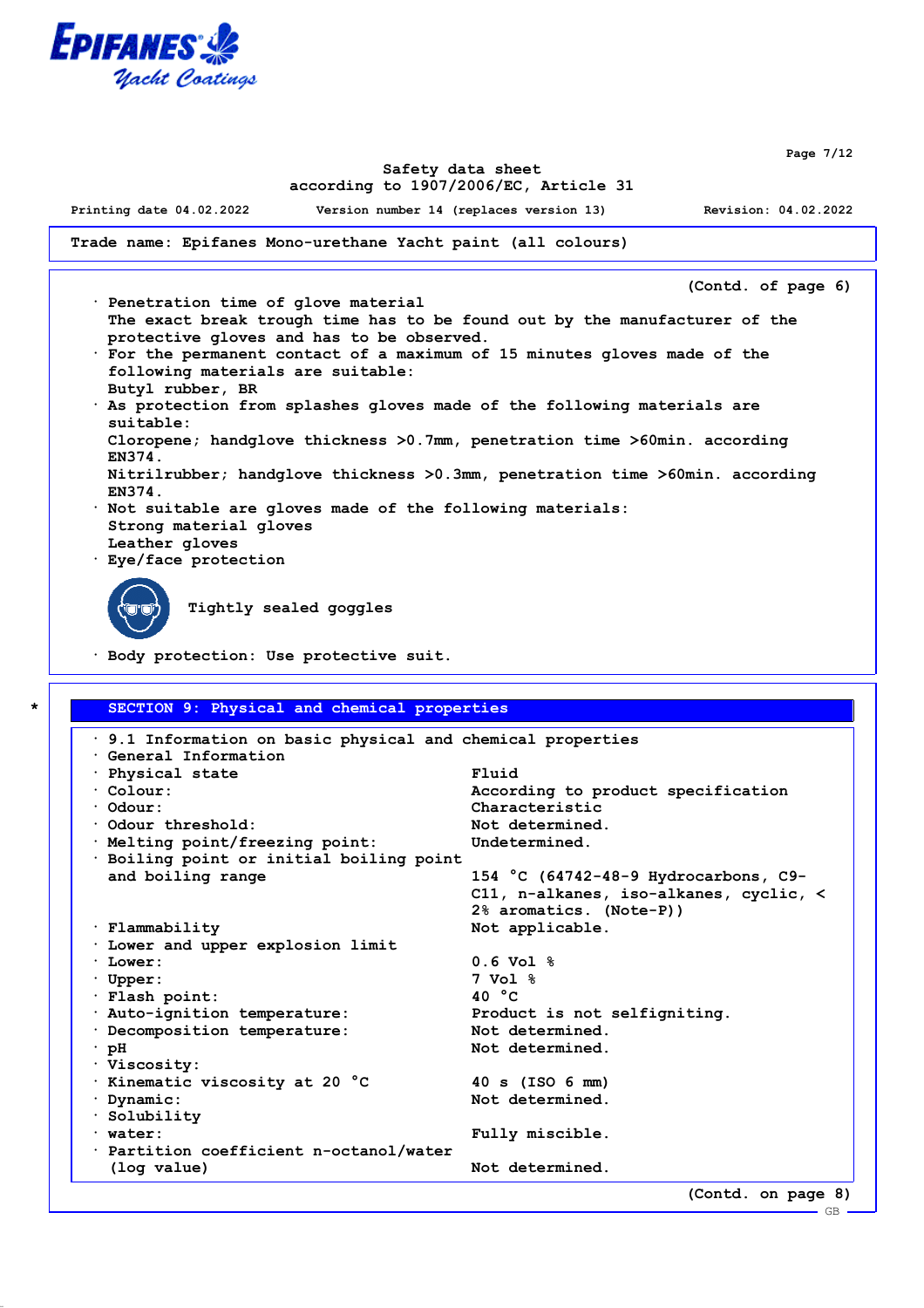

**Page 8/12**

## **Safety data sheet according to 1907/2006/EC, Article 31**

**Printing date 04.02.2022 Version number 14 (replaces version 13) Revision: 04.02.2022**

## **Trade name: Epifanes Mono-urethane Yacht paint (all colours)**

|                                         | (Contd. of page 7)                 |
|-----------------------------------------|------------------------------------|
| Vapour pressure:                        | Not determined.                    |
| Density and/or relative density         |                                    |
| Density at 20 °C:                       | 1.1 $q/cm^{3}$                     |
| · Relative density                      | Not determined.                    |
| Vapour density                          | Not determined.                    |
| $\cdot$ 9.2 Other information           |                                    |
|                                         |                                    |
| · Appearance:                           |                                    |
| · Form:                                 | Fluid                              |
| Important information on protection of  |                                    |
| health and environment, and on safety.  |                                    |
| · Ignition temperature:                 | 210 °C                             |
| Explosive properties:                   | Product is not explosive. However, |
|                                         | formation of explosive air/vapour  |
|                                         | mixtures are possible.             |
| Solvent separation test:                | $n.v.t.$ $8$                       |
| Solvent content:                        |                                    |
| Organic solvents:                       | 26.8%                              |
| VOC content:                            | 25.78%                             |
|                                         | VOC content:                       |
|                                         | 283.6 g/1 / 2.37 lb/gal            |
| · Solids content:                       | 73.2 % (VB% 1h 150C)               |
| Change in condition                     |                                    |
| <sup>.</sup> Evaporation rate           | Not determined.                    |
| Information with regard to physical     |                                    |
| hazard classes                          |                                    |
| · Explosives                            | Void                               |
| · Flammable gases                       | Void                               |
| · Aerosols                              | Void                               |
| Oxidising gases                         | Void                               |
| Gases under pressure                    | Void                               |
| · Flammable liquids                     | Flammable liquid and vapour.       |
|                                         |                                    |
|                                         |                                    |
| · Flammable solids                      | Void                               |
| Self-reactive substances and mixtures . | Void                               |
| · Pyrophoric liquids                    | Void                               |
| · Pyrophoric solids                     | Void                               |
| Self-heating substances and mixtures    | Void                               |
| Substances and mixtures, which emit     |                                    |
| flammable gases in contact with water   | Void                               |
| $\cdot$ Oxidising liquids               | Void                               |
| $\cdot$ Oxidising solids                | Void                               |
| Organic peroxides                       | Void                               |
| Corrosive to metals                     | Void                               |

## **\* SECTION 10: Stability and reactivity**

**· 10.1 Reactivity No further relevant information available.**

**(Contd. on page 9)**

 $-$  GB.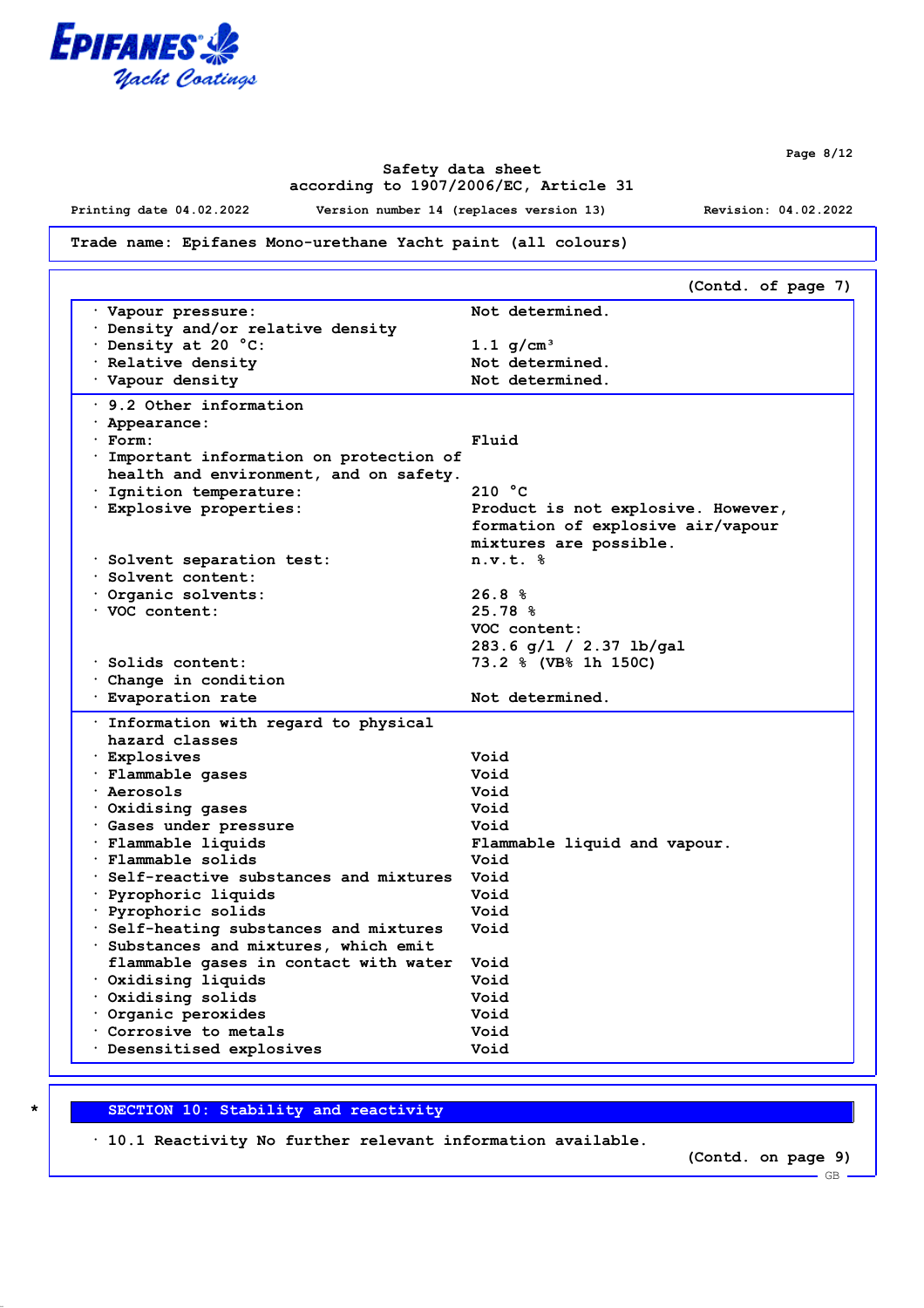

**Page 9/12**

#### **Safety data sheet according to 1907/2006/EC, Article 31**

**Printing date 04.02.2022 Version number 14 (replaces version 13) Revision: 04.02.2022**

**Trade name: Epifanes Mono-urethane Yacht paint (all colours)**

**(Contd. of page 8)**

**· 10.2 Chemical stability**

**· Thermal decomposition / conditions to be avoided:**

**No decomposition if used according to specifications.**

**· 10.3 Possibility of hazardous reactions No dangerous reactions known.**

**· 10.4 Conditions to avoid No further relevant information available.**

**· 10.5 Incompatible materials: No further relevant information available.**

**· 10.6 Hazardous decomposition products:**

**No dangerous decomposition products known.**

#### **\* SECTION 11: Toxicological information**

**· 11.1 Information on hazard classes as defined in Regulation (EC) No 1272/2008**

**· Acute toxicity**

**· LD/LC50 values relevant for classification:**

**77-99-6 propylidynetrimethanol**

**Oral LD50 14,100 mg/kg bw (rat)**

**136-52-7 Cobalt bis(2-ethylhexanoate)**

**Oral LD50 >5,000 mg/kg (rat)**

**Dermal LD50 (Konijn) 5,000 mg/kg (rabbit)**

**· Respiratory or skin sensitisation May cause an allergic skin reaction.**

**· STOT-single exposure May cause drowsiness or dizziness.**

**· 11.2 Information on other hazards**

**· Endocrine disrupting properties**

**None of the ingredients is listed.**

## **\* SECTION 12: Ecological information**

**· 12.1 Toxicity**

**· Aquatic toxicity: 136-52-7 Cobalt bis(2-ethylhexanoate) LC50 0.1-1 mg/l (Fish Acute Toxicity Study) EC50 0.1-1 mg/l (daphnia magna) EC50 0.1-1 mg/l (Algae, Growth inhibition test) · 12.2 Persistence and degradability No further relevant information available. · 12.3 Bioaccumulative potential Non significant accumulation in organisms · 12.4 Mobility in soil No further relevant information available. · 12.5 Results of PBT and vPvB assessment · PBT: Not applicable. · vPvB: Not applicable. · 12.6 Endocrine disrupting properties The product does not contain substances with endocrine disrupting properties. · 12.7 Other adverse effects · Remark: Harmless to algae up to the tested concentration. · Additional ecological information: · General notes: Water hazard class 2 (German Regulation) (Self-assessment): hazardous for water (Contd. on page 10)** GB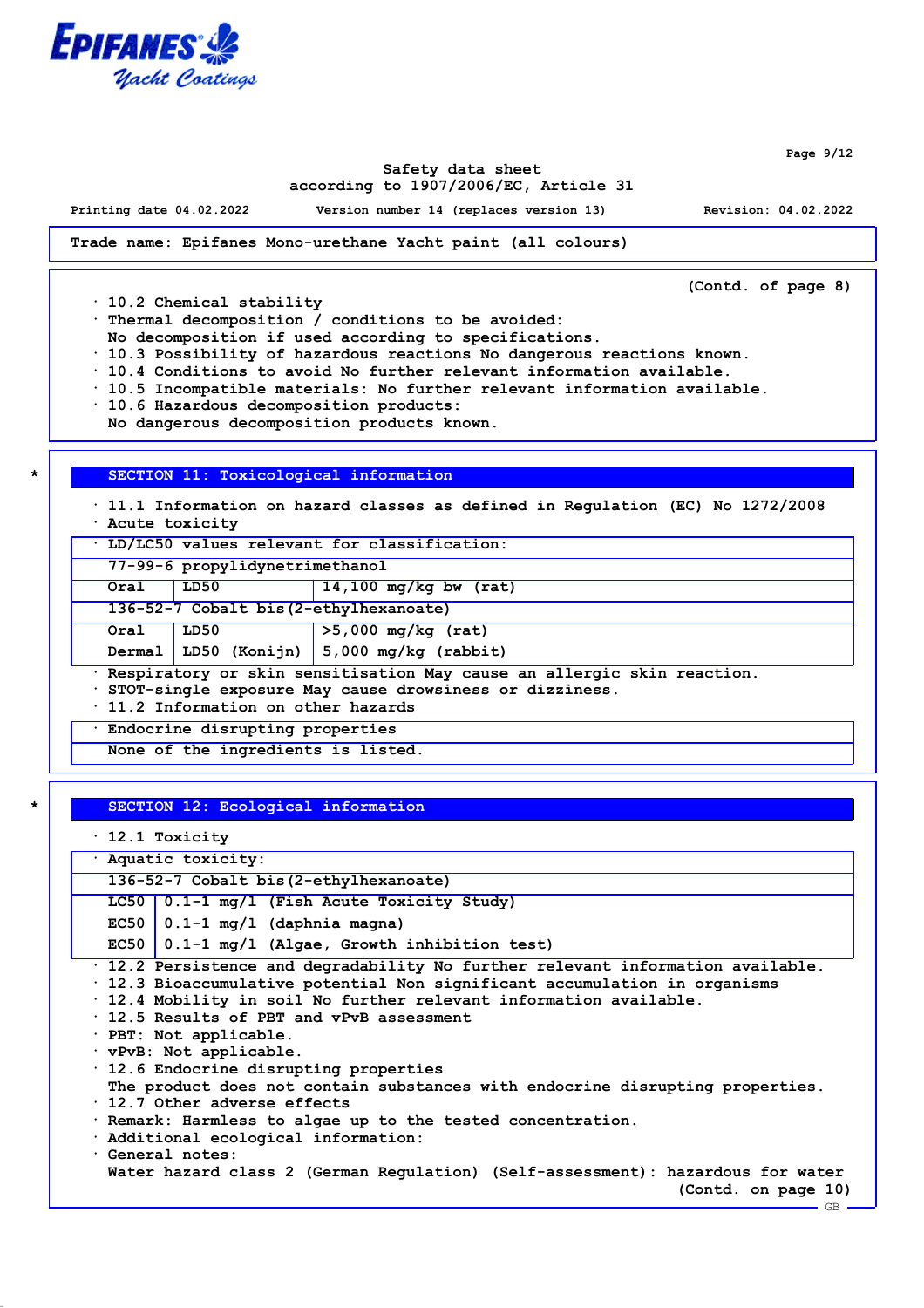

**Page 10/12**

## **Safety data sheet according to 1907/2006/EC, Article 31**

**Printing date 04.02.2022 Version number 14 (replaces version 13) Revision: 04.02.2022**

**Trade name: Epifanes Mono-urethane Yacht paint (all colours)**

**(Contd. of page 9) Do not allow product to reach ground water, water course or sewage system. Danger to drinking water if even small quantities leak into the ground.**

- **\* SECTION 13: Disposal considerations**
- **· 13.1 Waste treatment methods · Recommendation Must not be disposed together with household garbage. Do not allow product to reach sewage system.**
	- **· Uncleaned packaging:**
	- **· Recommendation: Disposal must be made according to official regulations.**
- **· Recommended cleansing agents:**

**Solvent naphtha Water, if necessary together with cleansing agents.**

#### **\* SECTION 14: Transport information**

| · 14.2 UN proper shipping name<br>1263 PAINT<br>$\cdot$ ADR<br>$·$ IMDG, IATA<br><b>PAINT</b><br>· 14.3 Transport hazard class (es)<br>$\cdot$ ADR<br>Class<br>3 (F1) Flammable liquids.<br>Label<br>3<br>· IMDG, IATA<br>$\cdot$ Class<br>3 Flammable liquids.<br>$\cdot$ Label<br>3<br>$\cdot$ 14.4 Packing group<br>· ADR, IMDG, IATA<br>III<br>$\cdot$ 14.5 Environmental hazards:<br>· Marine pollutant:<br>No<br>· 14.6 Special precautions for user<br>Warning: Flammable liquids.<br>· Hazard identification number (Kemler<br>30<br>code): | $\cdot$ 14.1 UN number or ID number<br>$\cdot$ ADR, IMDG, IATA | <b>UN1263</b>       |
|-----------------------------------------------------------------------------------------------------------------------------------------------------------------------------------------------------------------------------------------------------------------------------------------------------------------------------------------------------------------------------------------------------------------------------------------------------------------------------------------------------------------------------------------------------|----------------------------------------------------------------|---------------------|
|                                                                                                                                                                                                                                                                                                                                                                                                                                                                                                                                                     |                                                                |                     |
|                                                                                                                                                                                                                                                                                                                                                                                                                                                                                                                                                     |                                                                |                     |
|                                                                                                                                                                                                                                                                                                                                                                                                                                                                                                                                                     |                                                                |                     |
|                                                                                                                                                                                                                                                                                                                                                                                                                                                                                                                                                     |                                                                |                     |
|                                                                                                                                                                                                                                                                                                                                                                                                                                                                                                                                                     |                                                                |                     |
|                                                                                                                                                                                                                                                                                                                                                                                                                                                                                                                                                     |                                                                |                     |
|                                                                                                                                                                                                                                                                                                                                                                                                                                                                                                                                                     |                                                                |                     |
|                                                                                                                                                                                                                                                                                                                                                                                                                                                                                                                                                     |                                                                |                     |
|                                                                                                                                                                                                                                                                                                                                                                                                                                                                                                                                                     |                                                                |                     |
|                                                                                                                                                                                                                                                                                                                                                                                                                                                                                                                                                     |                                                                |                     |
|                                                                                                                                                                                                                                                                                                                                                                                                                                                                                                                                                     |                                                                |                     |
| <b>GB</b>                                                                                                                                                                                                                                                                                                                                                                                                                                                                                                                                           |                                                                | (Contd. on page 11) |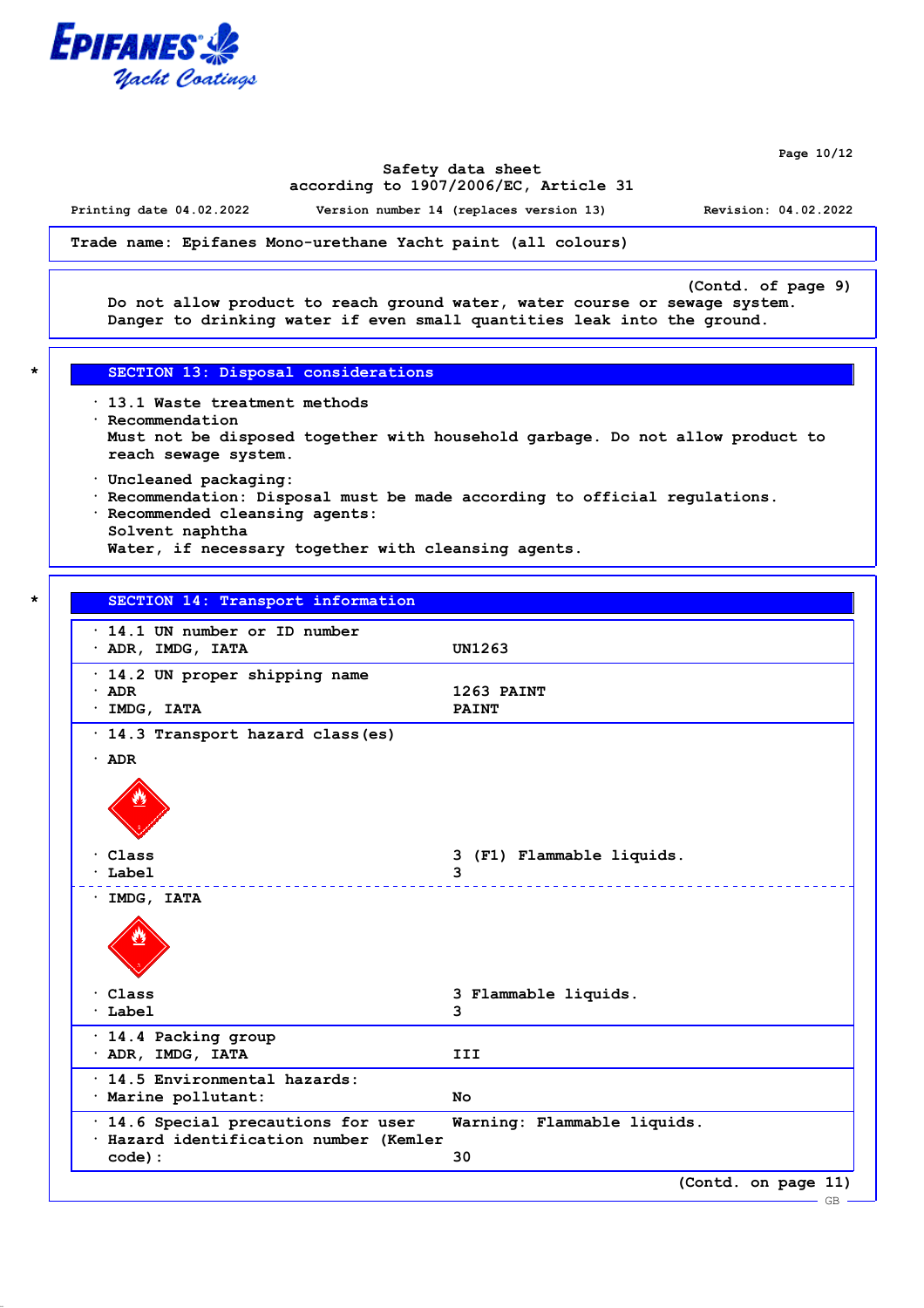

**Page 11/12**

## **Safety data sheet according to 1907/2006/EC, Article 31**

**Printing date 04.02.2022 Version number 14 (replaces version 13) Revision: 04.02.2022**

#### **Trade name: Epifanes Mono-urethane Yacht paint (all colours)**

|                                                                   | (Contd. of page 10)                                           |
|-------------------------------------------------------------------|---------------------------------------------------------------|
| · EMS Number:<br>· Stowage Category                               | $F-E$ , $S-E$<br>A                                            |
| · 14.7 Maritime transport in bulk<br>according to IMO instruments | Not applicable.                                               |
| Transport/Additional information:                                 |                                                               |
| $·$ ADR                                                           |                                                               |
| Limited quantities (LQ):                                          | 5L                                                            |
| · Excepted quantities (EQ)                                        | Code: E1                                                      |
|                                                                   | Maximum net quantity per inner packaging:<br>$30 \, \text{m}$ |
|                                                                   | Maximum net quantity per outer packaging:                     |
|                                                                   | $1000$ ml                                                     |
| Transport category                                                | 3                                                             |
| Tunnel restriction code                                           | D/E                                                           |
| · Remarks:                                                        | Packaging <450L: exemption viscous                            |
|                                                                   | substances according to 2.2.3.1.5                             |
|                                                                   | > 450 1: 3 F1, III                                            |
| $\cdot$ IMDG                                                      |                                                               |
| · Limited quantities (LQ)                                         | 5L                                                            |
| Excepted quantities (EQ)                                          | Code: E1                                                      |
|                                                                   | Maximum net quantity per inner packaging:                     |
|                                                                   | $30 \, \text{m}$                                              |
|                                                                   | Maximum net quantity per outer packaging:                     |
|                                                                   | $1000$ ml                                                     |
| · Remarks:                                                        | $> 450$ 1: 3, III                                             |
| UN "Model Regulation":                                            | UN 1263 PAINT, 3, III                                         |

# **\* SECTION 15: Regulatory information**

- **· 15.1 Safety, health and environmental regulations/legislation specific for the substance or mixture**
- **· Directive 2012/18/EU**
- **· Named dangerous substances ANNEX I None of the ingredients is listed.**
- **· Seveso category P5c FLAMMABLE LIQUIDS**
- **· Qualifying quantity (tonnes) for the application of lower-tier requirements 5,000 t**
- **· Qualifying quantity (tonnes) for the application of upper-tier requirements 50,000 t**
- **· National regulations:**
- **· Technical instructions (air):**

| Class | Share in<br>* |
|-------|---------------|
|       | $25 - 50$     |

**· Waterhazard class: Water hazard class 2 (Self-assessment): hazardous for water. (Contd. on page 12)**